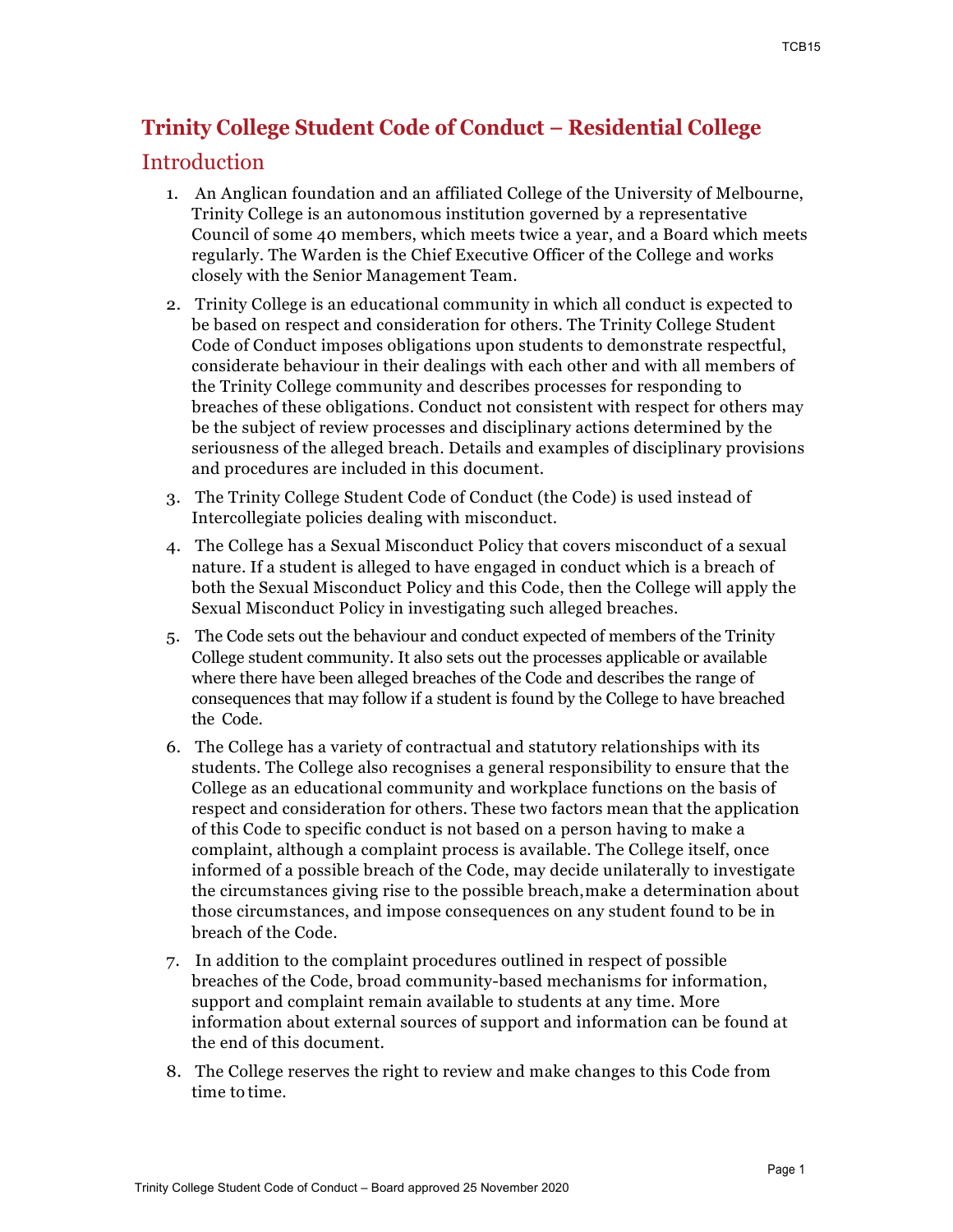## Student Code of Conduct – Residential College

- 9. This Code applies to all members of the Trinity College Residential College student community, including their guests (see #[85] "Trinity College Guests"). There are Codes of Conduct and policies for students of the Pathways School and Theological School. This code does not apply to staff employed or retained by Trinity College, who are subject to a separate Staff Code of Conduct.
- 10. All students of the Residential College community, including non-residential members of the Residential College, or those attending short courses or other programs, on or off campus, must act in accordance with this Code. The Code expects the commitment of every student to advocate and practise respect for all people, regardless of sex, gender, race, religion, disability, marital status, sexual orientation, or any other attribute.
- 11. All students are expected to fulfil admirable behavioural standards, and to be role models for others, aspiring to demonstrate the highest level of personal integrity at all times. Students must express such commitment actively in their actions and words. They must respect the rights of all other members of College, while also acting in accordance with the laws of the wider Australian community.
- 12. Agreeing to abide by this Code is a requirement for students wishing to enter Trinity College and abiding by this Code is a requirement for a student's continued membership of or place at the College. Students are expected to know and to adhere to this Code and other College policies.
- 13. Students must abide by the following standards of behaviour:
	- a) Respect for and responsibility to self;
	- b) Respect and empathy for, and responsibility to, others; and
	- c) Be ethical and honest.

### **Respect for and responsibility to self**

14. It is expected that students will always behave responsibly in looking after themselves. Individuals are responsible for their own conduct at all times. It is also expected that students will seek help if and when it is needed and will at all times apply themselves to their studies with dedication and vigour.

### **Respect and empathy for, and responsibility to others**

- 15. Students must show respect, empathy and consideration for others, so that all members of the College can live, study, and work in harmony, and so that community members of every background feel respected, safe, and included. Trinity College students should permit others to live, work, and study in a safe, respectful environment and are entitled to expect such an environment for themselves.
- 16. Students should be aware that members of staff, including resident and nonresident (academic) tutors, are in a position of authority over students, and therefore relationships of a sexual or otherwise intimate nature between staff and students are never acceptable in any circumstances.
- 17. Students must not act improperly towards staff, students or visitors. Improper conduct includes Discrimination (see definition at paragraph 76) Bullying (see definition at paragraph 72), Harassment (sexual or otherwise) (see definitions at paragraph 77 and 84), Vilification (see definition at paragraph 88),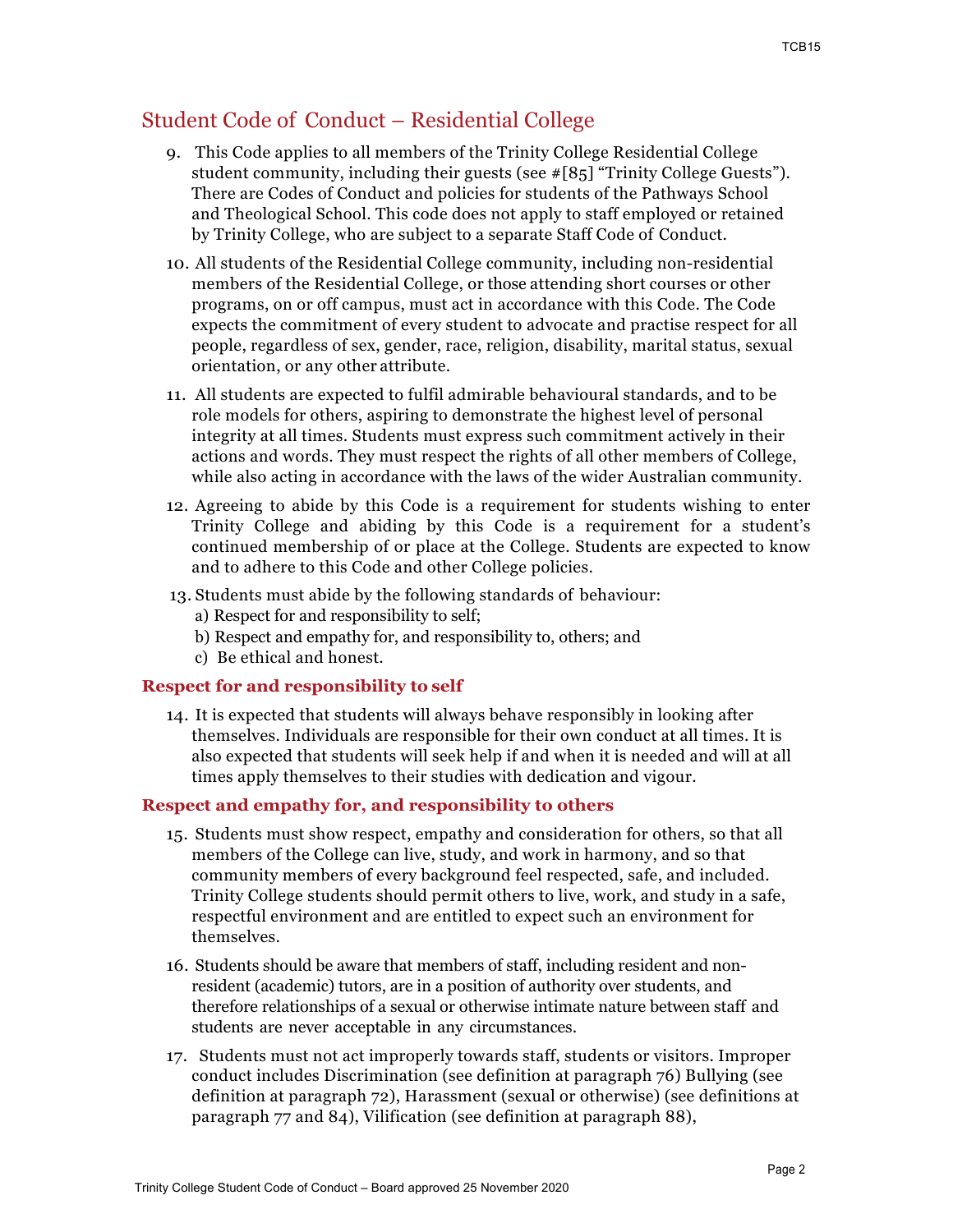Victimisation (see definition at paragraph 87), inappropriate touching, Sexual assault including rape (see definition at paragraph 83) and any conduct which could cause injury or harm (including psychological harm). The College has a Sexual Misconduct Policy that covers misconduct of a sexual nature. The College has no tolerance (sometimes referred to as "zero tolerance") for Sexual misconduct, including Sexual assault and rape.

18. Students should be aware that their statements and actions have an impact upon other members of the College and on the reputation of Trinity College as a whole. Students should ensure that they act and speak in such a way as to not bring disrespect upon themselves, upon others or upon the College, nor bring the College into disrepute. This includes statements in social or other electronic or printed media, including but not limited to text messages, social media posts and formal or informal college publications.

#### **Ethical and honest behaviour**

19. a) Trinity College students must behave with personal integrity and honesty, including in the reporting of alleged conduct breaches. They must accept the consequences of their own actions, apologise where appropriate, and practise ethical and responsible behaviour in their dealings with others.

b) At all times, and in all dealings with external parties, Trinity College students must uphold the good name of the College. No use of the College's name, crest, logos or other identifying emblems may be made without the express, prior, written permission of the Warden.

## Breaches of the Code

- 20. Trinity College students who are concerned about a possible breach of this Code, whether in respect of themselves or another student, may discuss their concerns with a member of the Residential College support staff.
- 21. The College treats all breaches of the Code seriously. However, the College recognises that a student's conduct may be regarded, in any given circumstance, on a scale from minor to extremely serious. For that reason, the processes to be applied in determining whether a breach of the Code has occurred, and what the consequences of any established breach should be, are matters reserved to the absolute discretion of the College.
- 22. The following are examples of breaches of the Code, but are not exhaustive:
	- i. spreading innuendo, gossip or rumour;
	- ii. displaying or forwarding pornography or other inappropriate material including on social media;
	- iii. bullying, verbal abuse or hazing;
	- iv. assault, whether sexual or physical, including inappropriate touching or rape;
	- v. urinating in a public place, or public nudity whether within or outside the College grounds;
	- vi. use or sale of illicit drugs;
	- vii. public drunkenness;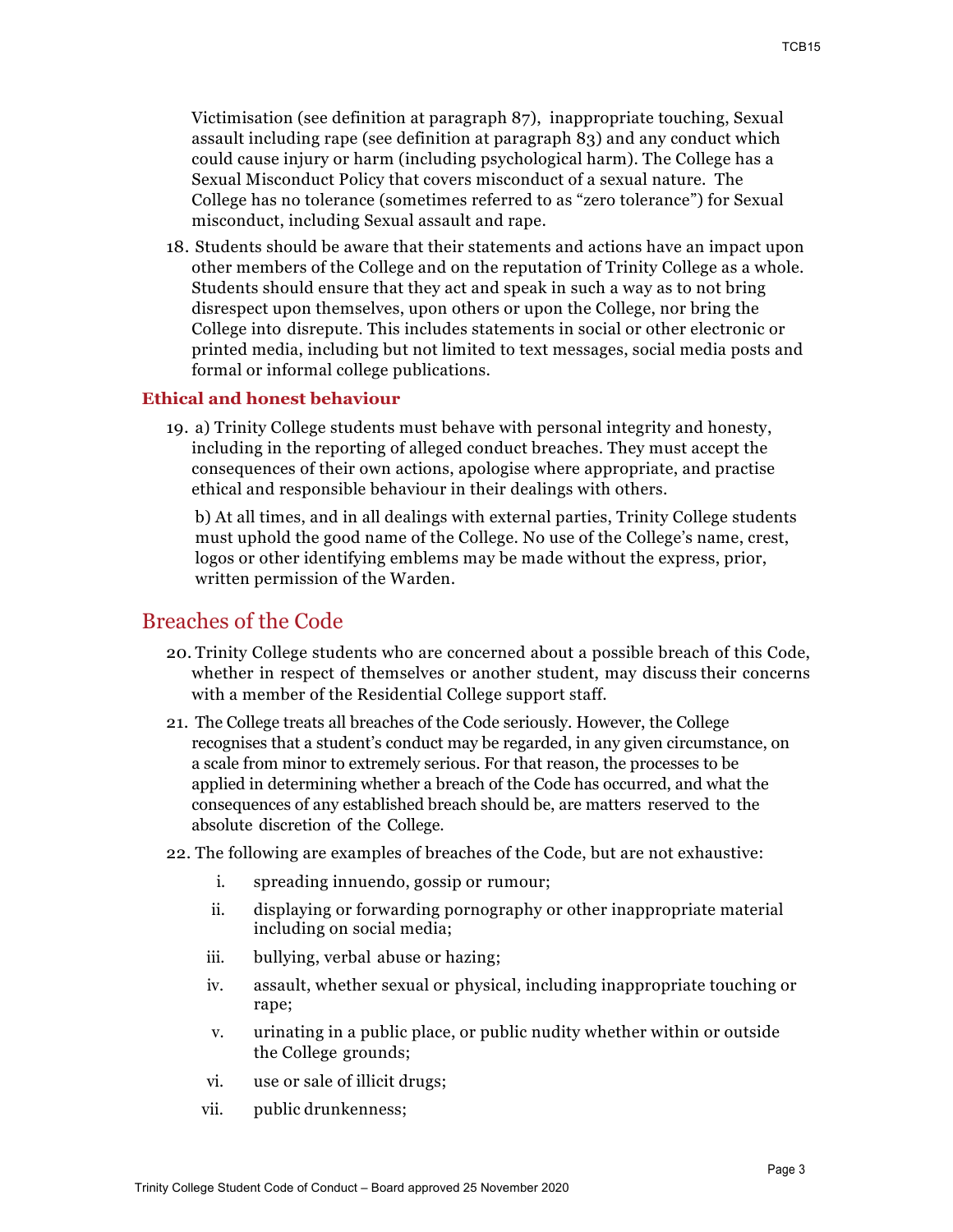- viii. theft of or damage to property;
- ix. use of information technology, including social media, in ways that contravene the regulations governing its use or that might cause harm to others;
- x. use of cameras, including mobile phone cameras, in ways that violate the privacy of others;
- xi. publication, whether in print or electronically, of documents or statements that are disparaging, disrespectful, misleading oruntrue;
- xii. engaging in inappropriate external employment or activities;
- xiii. excessive and/or repeated disruption to the learning of others during educational activities conducted by the College.
- xiv. Stalking, whether physical, psychological or electronic.
- 23. Students must be aware that all possible breaches of this Code that are characterised by the College as capable of amounting to serious misconduct may be:

a) investigated whether or not a complainant or reporter makes a complaint about the conduct;

b) the subject of a determination, after investigation, of whether the student concerned has engaged in serious misconduct; and capable of resulting in, after a determination, consequences such as exclusion or expulsion from the residential college, non admission to the residential college, conditional admission, termination of membership of Trinity College.

24. Serious misconduct is defined in paragraph 81 below. That definition is not exhaustive and characterisation of conduct as "serious misconduct" will be a matter for the College to determine in each particular case.

### Process

#### **General Guidelines**

- 25. The process in relation to any complaint, or where the College decides itself to investigate a student's conduct, will be at the discretion of the College.
- 26. In cases where information about a possible breach of the Code has come to the attention of the College, no matter how this information comes to the attention of the College, the College may unilaterally initiate a process to investigate and resolve the matter.
- 27.In cases where information about potential serious breaches of the Code of Conduct comes to the attention of any member of staff, the staff member has a duty to promptly inform the Dean.
- 28. Processes will be undertaken and concluded as quickly as is reasonably possible. The College will use its best endeavours to ensure that any investigation and determination process adopted under this Code is fair. However, nothing in this Code is intended to impose principles of natural justice or procedural fairness.
- 29. The College reserves the right to determine the nature of the process depending upon the gravity of the possible breach of the Code, issues of confidentiality, and the number of students involved. The College may seek input of students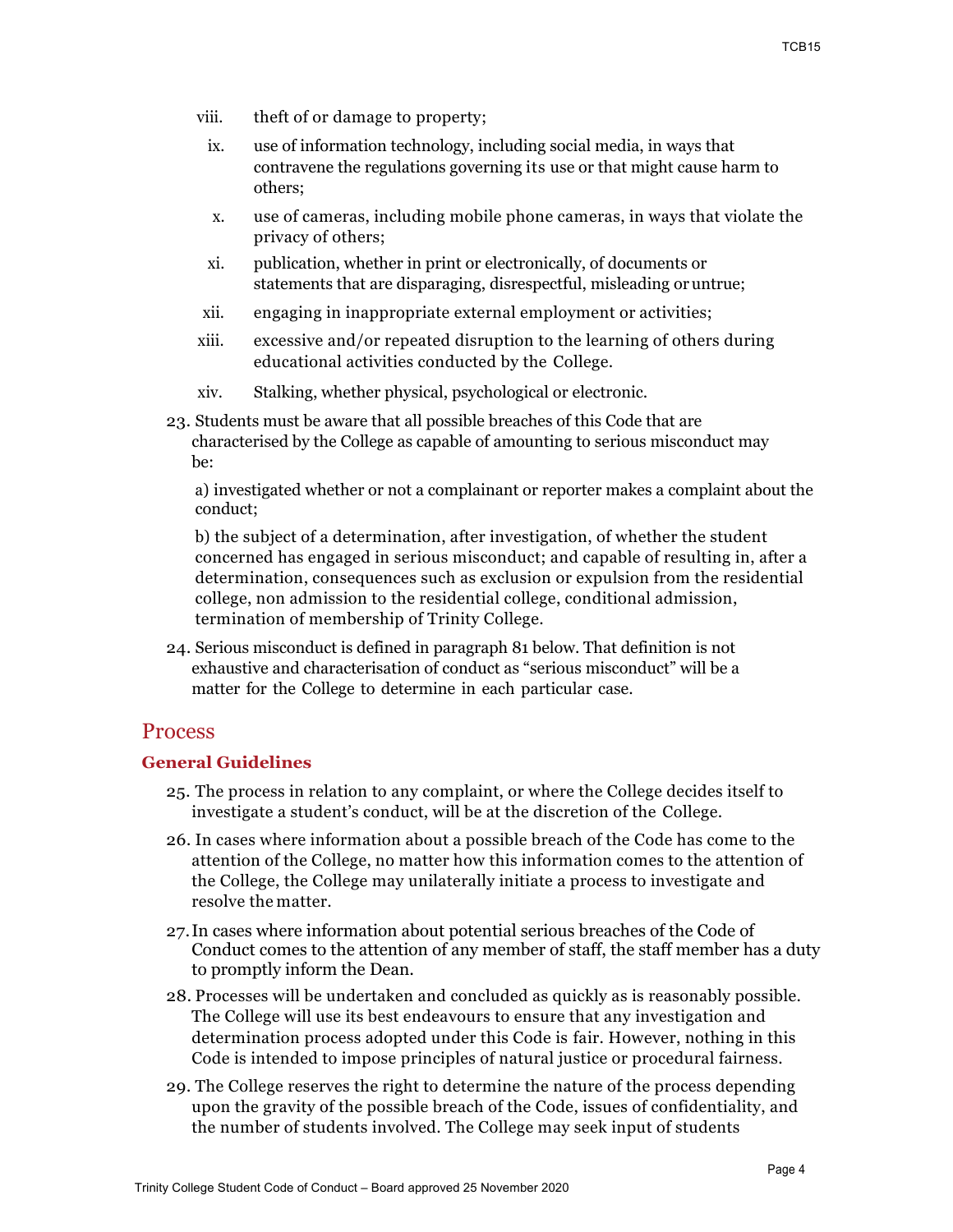involved in deciding what processes to adopt, but the final decision of which processes to adopt in a particular case will be made by the College.

- 30. The procedures in this document do not derogate from the normal disciplinary powers and responsibilities of relevant staff members in respect of students, which may still be exercised as appropriate.
- 31. The usual steps in relation to possible breaches of the Code are shown below. These steps can be used where a person wishes to complain about a possible breach of the Code but will also be available to the College when it becomes aware of a possible breach of the Code and decides to investigate the matter. These steps constitute a guide regarding the usual process adopted by the College and the College is not bound to apply the process in every case or in every respect.
- 32. At all times the College aims to deal with complaints about possible breaches of the Code in a confidential manner, to the extent that is appropriate in a given case and insofar as the maintenance of confidentiality does not conflict with other obligations and responsibilities of the College. Participants in any process under the Code will be reminded about the importance of confidentiality and will be expected to adhere to any directions they are given about maintaining and respecting confidentiality. Failure to maintain and respect confidentiality when directed to do so may itself be considered a breach of this Code. The College's actions to maintain the privacy and confidentiality of the report in no way is intended to prevent either the complainant or respondent seeking other advice, support or guidance.
- 33. The College may report allegations of serious breaches of the Code, or results of investigations into breaches of the Code, to such external institutions and organisations as it deems appropriate, such as the University of Melbourne, University of Divinity, Victoria Police, or boards and regulatory agencies of the professions.

#### **Complaint-based, or individual-initiated, processes**

- 34. An individual wishing to report a potential breach of the Code suffered by themselves (Complainant) or an individual wishing to report a potential breach of the Code where the person making the report is a third party (Reporter) should seek advice from a trained member of the Residential support staff. Names and contact details of trained staff are available on the College Portal. Individuals may also make use of a broad range of community-based mechanisms, such as the Victorian Equal Opportunity Commission or Victoria Police.
	- a) **Step 1: Speak with a trained Residential College support staff member.**
	- b) **Step 2: Decide, with the assistance of your support staff member, whether the behaviour is likely to be a breach of the Code.**

If the behaviour is not a breach of the Code, then speak with your support staff member about other means of resolution of the Complainant's/Reporter's concerns. If the behaviour is likely to be a breach of the Code, then an individual can use the steps that follow to resolve the matter. The conduct may be a breach of the Sexual Misconduct Policy in which case the Sexual Misconduct Policy will apply.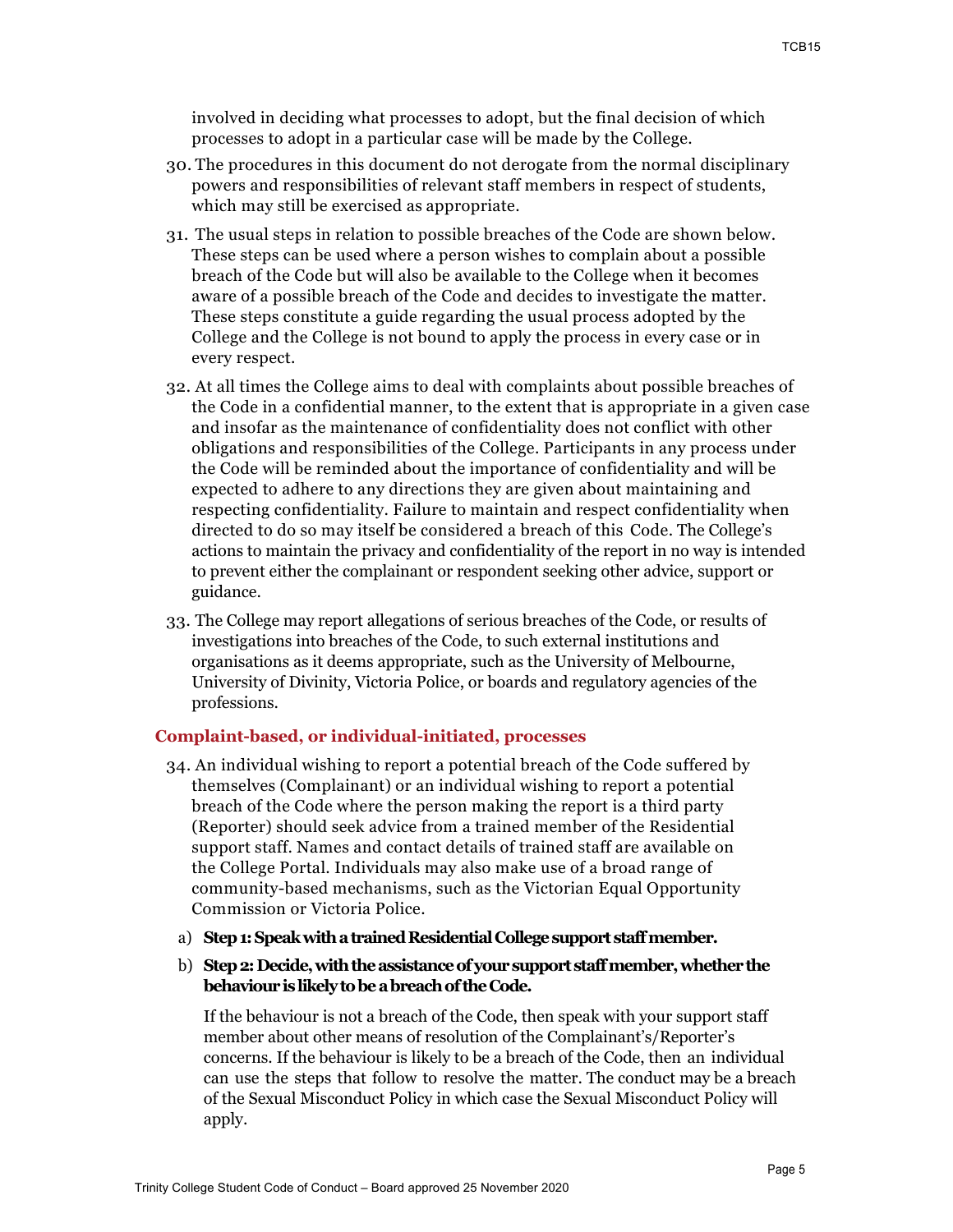#### c) **Step 3: Decide whether you wish to make a complaint.**

If you wish to make a complaint, you can do so verbally or in writing. A Residential College support staff member can assist you with preparing this submission. The complaint must identify those who are alleged have breached the Code (the Respondent) and what they are alleged to have done. It should be as specific as possible, such as including times, dates, locations and names of witnesses, if known. The complaint will be forwarded to the Dean, Associate Dean, Student Services or designee.

d) **Step 4: Conciliation.** The College may decide that the complaint is appropriate for a conciliation process. If that is the case, and with the consent of each party, a conciliator will be appointed to meet with each party to discuss and try to reach agreement regarding the complaint, possible redress and future behaviour. The outcome of conciliation, whether successful or unsuccessful, will not preclude the possibility of a formal investigation being conducted by the College (see paragraph 38).

**Outcomes of Conciliation.** Conciliation is not a disciplinary process, and disciplinary outcomes will not necessarily result from this process. Details of an agreement will be communicated to the relevant parties. Breaches of an agreement reached via conciliation may result in additional action consistent with these procedures. Any conciliation agreement should be recorded in writing for future reference.

Prior to a conciliation agreement being finalised, the College will inform the parties involved if, in its opinion, there is likely to be an investigation by the College of the allegations of a breach of the Code, irrespective of the outcome of the conciliation, so that the parties may take that fact into account in their negotiations.

In all cases involving allegations of serious misconduct, the outcome of the conciliation will be reported to the Dean of the Residential College and to the Warden. The outcome will be kept confidential by the Dean and the Warden, save for any disclosures they deem necessary and appropriate. The agreed outcome of any conciliation must be approved by the College before it is implemented. This is to ensure that all outcomes are appropriate and capable of implementation.

### e) **Step 5: If conciliation is unsuccessful or no conciliation is held, any party to the complaint may ask for the matter to be investigated.**

The College will decide whether a complaint will be investigated. The College may undertake an investigation in any manner it thinks fit. Where the College receives information about a possible breach of the Code, it may decide to investigate the matter regardless of whether or not there has been a complaint.

- 35. If the possible breach may involve serious misconduct as defined below, the College may investigate the matter regardless of whether or not there has been a complaint.
- 36. If the College elects to investigate a matter, it will usually notify the students involved of the nature of the allegation being investigated. However, a failure to notify any student involved does not impugn the allegation, investigation, or findings.
- 37. If a complaint is made about a possible breach of the Code, the College may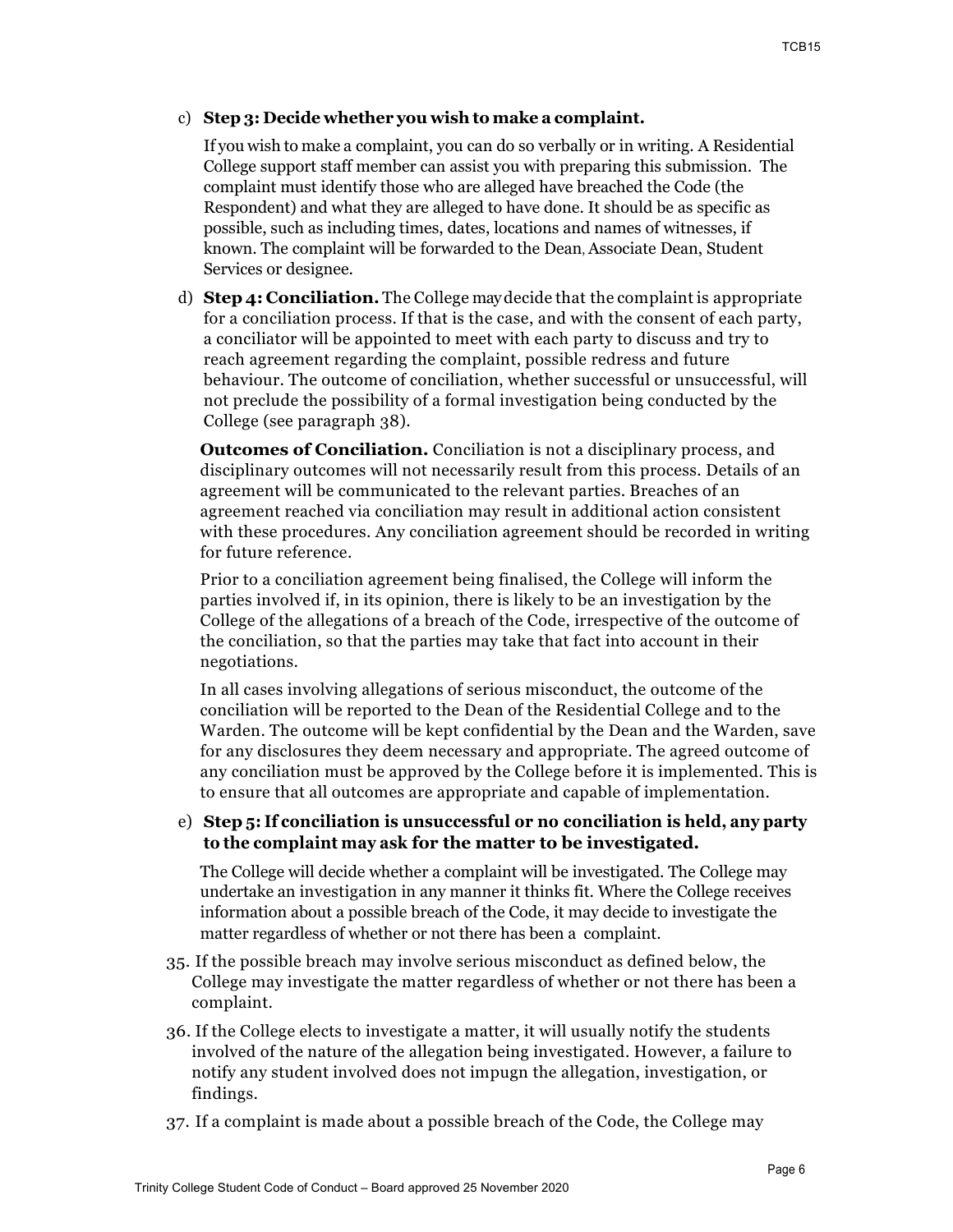await the outcome of any conciliation process before deciding if the complaint is to be investigated. If conciliation is unsuccessfuland the complainant or the reporter do not request an investigation, then the College may itself still decide to investigate the allegations.

- 38. For all possible breaches of the Code, including Serious misconduct, the manner in which the College investigates the matter will be determined by the College on a case-by-case basis.
- 39. If the Respondent is alleged to have engaged in Serious misconduct, they will normally be invited to take part in an interview as part of the investigation. The invitation to participate will be made by the person conducting the investigation. The investigator may choose to not interview the Respondent.
- 40. When the College becomes aware of an allegation of Serious misconduct it may take such interim action as it sees fit to protect any person from harm (including psychological harm). Examples of interim action include excluding a student from classes, activities or College premises. Interim action may be taken at any stage, including if conciliation is scheduled or in process. A student who is subject to interim action shall have no recourse against the College in the case of the complaint or investigation being withdrawn or the outcome being no finding of wrongdoing.

#### **Outcome of Investigations**

- 41. The Dean or designee will make a decision regarding:
	- a) whether there has been a breach (or breaches) of the Code by the Respondent,
	- b) the seriousness of those breaches, and
	- c) what consequences (if any) should follow for the Respondent.
- 42. If an investigator has been appointed the Dean or designee will not make its decision until they have received the investigator's report, or the investigator indicates that he or she will either not provide a report or will not be able to provide a report within a reasonable time frame.
- 43. The Dean or designee may inform themselves in any way they see fit and are not limited to considering the matters contained in the investigation report.
- 44. The decision of the Dean or designee must not be arbitrary, capricious or unreasonable. For avoidance of doubt, they are not required to have regard to any rules, principles or practices generally applied in legal proceedings of a criminal or disciplinary nature.
- 45. The Dean or designee may impose any sanction or consequence that is within the power of the College to impose. Consequences may include, but are not limited to, apologies (including public apologies where appropriate), personal or professional counselling, the imposition of conditions on continued residence or membership, payment of compensation for property damage, suspension or expulsion from the residential College, and termination of membership of Trinity College.

#### **Review of Decision**

46.A Respondent or Complainant is entitled to seek review by the Warden of the decision if they consider such decision was arbitrary, capricious, or unreasonable,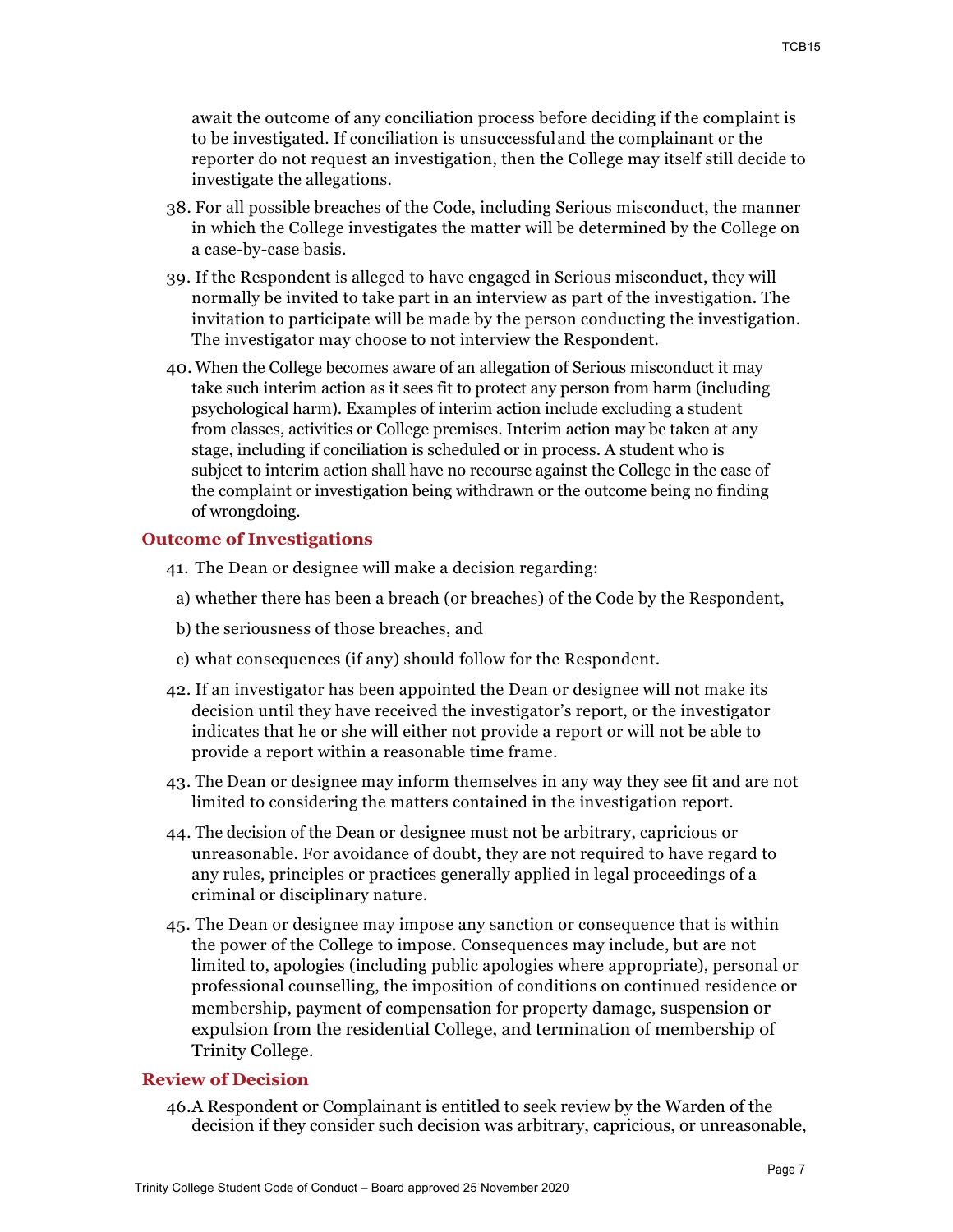if the investigation process was seriously flawed, or if there is substantive new evidence.

- 47. An application for review is made by the Respondent or Complainant making a written request within ten working days of being notified of the decision to the Warden to review the decision.
- 48. The request must set out the basis on which the Respondent or Complainant seeks review of the decision with sufficient particularity.
- 49. The Warden shall make his or her decision on the papers by reference to:
	- a) The respondent's request for review;
- b) The original decision; and
- c) any material that the original decision maker had before them.
- 50. The Warden shall not, unless they consider it necessary, undertake further investigation, take further evidence, hold any hearings, or request any submissions.
- 51. The Warden may:
	- a) Affirm the original decision;
	- b) Set aside the original decision in whole or in part; or
	- c) Modify the original decision.
- 52. The Warden will advise the Respondent in writing of their decision and findings but is not required to provide reasons.
- 53. The Warden may delegate their function under this section to another person, in which case any decision or direction made by the delegate shall have the same effect as if made by the Warden.

## Trinity College Residential Support Staff

- 54. The role of the Residential College support staff is to listen, and to inform the individual of their options for dealing with concerns about possible breaches of the Code. Residential College support staff have received training in respect of forms of harassment and are specifically available to students in respect of information about this Code, and in particular, the various options available to a student in the case of a breach of the Code. Speaking with a staff member does not mean that a complaint is being made however, the staff member may take action on the allegations if the staff member considers that there is an immediate significant risk to the health or wellbeing of students or staff.
- 55. Students must be aware, however, that where the information they give a staff member suggests the possible breach may involve serious misconduct, the staff member must bring the matter to the attention of the Dean, Associate Dean, Student Services or designee.
- 56. The Residential College support staff will indicate if, for any reason, they are unable to provide appropriate assistance, such as having a conflict of interest. A list of Residential College support staff is available on the Trinity Portal.
- 57. In cases where there is a conflict of interest for a staff member, or if a student requests this, External Advisors can be contacted to assist students with information and support.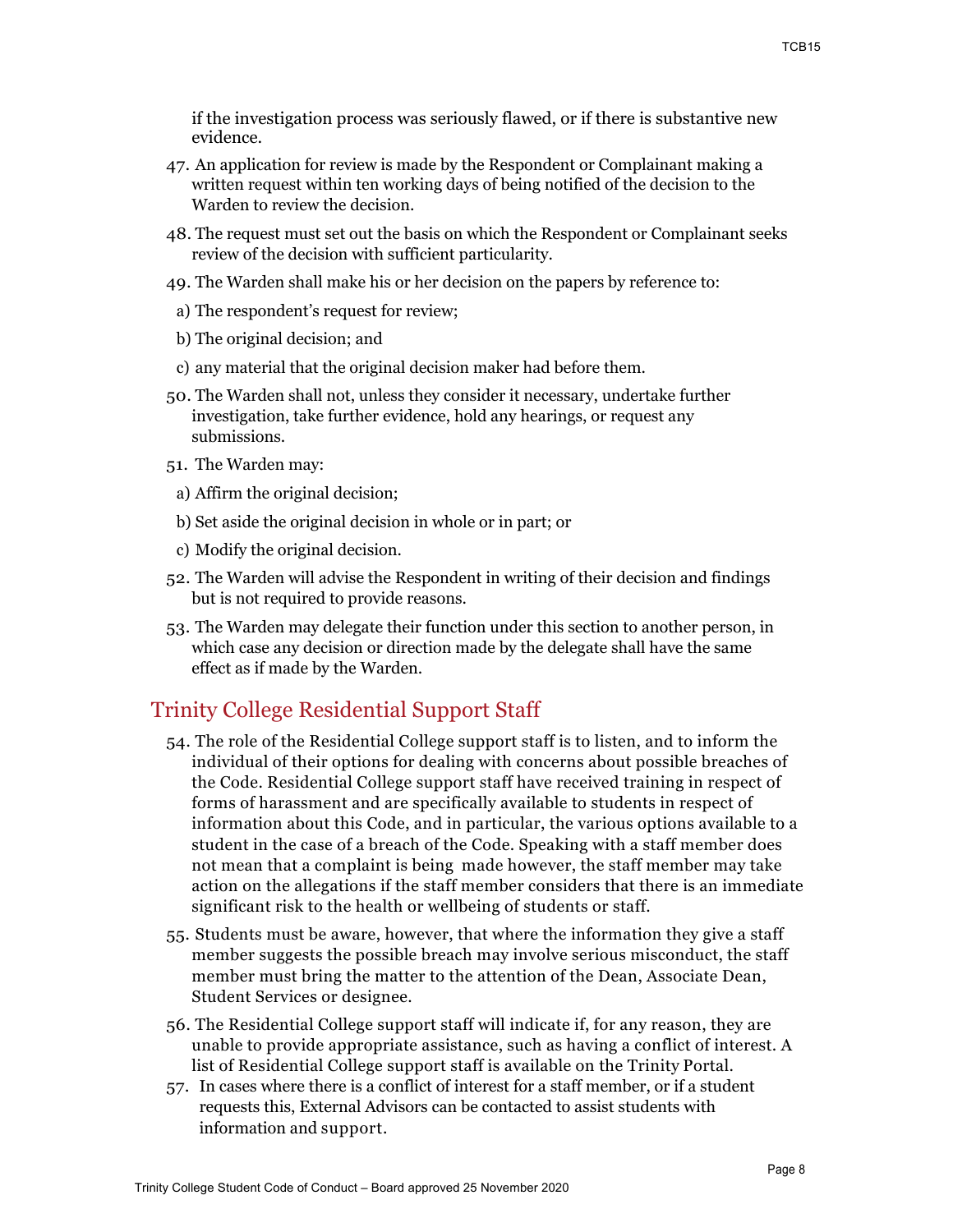58. The Dean or designee manages arrangements for contacting External Advisors.

#### **Community mechanisms for complaint, information and support**

Equal Opportunity Commission of Victoria http://www.equalopportunitycommission.vic.gov.au Phone 1-300 292 153

Centre Against Sexual Assault (CASA) http://www.casa.org.au

Commonwealth Human Rights and Equal Opportunity Commission http://www.hreoc.gov.au

Victoria Police: Melbourne North Police Station (open 24 hours) 36 Wreckyn Street, North Melbourne. Phone: (03) 8379 0800

Victoria Police Crime Department, Sexual Offences & Child Abuse Investigation Team. Phone: (03) 8690 4056

University of Melbourne Department of Health, Counselling & Disability Services:

Counselling Service, Level 2, 138 Cardigan Street, Carlton. Phone: (03) 8344 6927 / 8344 6928 http://www.services.unimelb.edu.au/counsel/ University of Melbourne Student Union Legal Aid office https://umsu.unimelb.edu.au/support/legal/

## Role of staff in respect of the Student Code of Conduct

#### *The Warden*

- 59. The Warden is responsible for the good governance of the College. At her or his discretion the Warden may act in any capacity in respect of possible breaches of the Code as set out in this document.
- 60. Where a complaint has been addressed to the Warden, she/he will usually direct the matter to the Dean to be dealt with under the processes set out in this Code.
- 61. Where the Warden becomes aware of a complaint that may be referred to legal counsel or Victoria Police, she/he will inform the Chair of the Board. The Warden will retain executive responsibility for the processing of the complaint.

#### *Dean*

62. The Dean will have responsibility for responding to all matters relating to possible breaches of the Code as set out in this document. The Dean, or designee, is also available to the Residential College support staff in respect to advice and support. The Dean may also appoint a member of the Senior Staff to act as her/his designee.

#### *Residential College support staff*

63. Residential College support staff have received particular training and are specifically available to students in respect of information about this Code, and in particular, the various options available to students in the case of a possible breach of the Code. Speaking with a staff member does not mean that a complaint is being made. Support staff can advise students on how to lodge a complaint. Students must remember, however, that where a staff member believes there has been a possible breach of the Code which could amount to serious misconduct as defined in this Code, the staff member is obliged to bring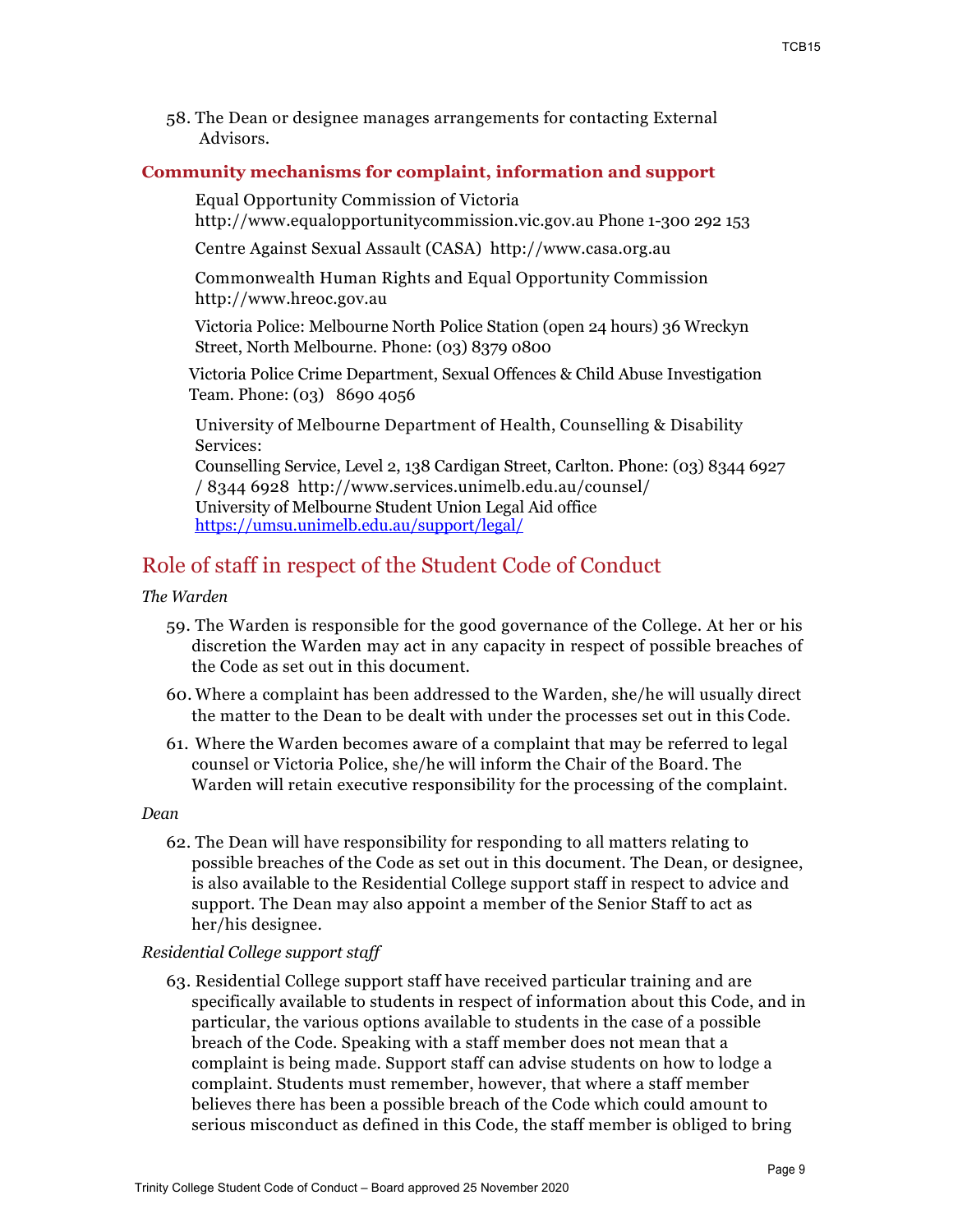the matter to the attention of Dean or designee.

64. Support staff must indicate to students if, for any reason, they are unable to provide appropriate assistance or unconflicted advice, including in circumstances where the staff member has a conflict of interest or close personal relationship with an individual or individuals involved in the alleged breach of the Code.

#### *External Advisors/Conciliators*

- 65. In cases where there is a conflict of interest for a staff member, or if a student requests this, External Advisors can be contacted to assist students with information and support.
- 66. The Dean or designee manages arrangements for contacting External Advisors. The Dean or designee will also liaise with Residential College support staff in their capacity as External Conciliators when appropriate.

#### *Other staff members*

67. All members of staff have a responsibility to report serious breaches of the Student Code of Conduct. However, if students wish to discuss possible breaches of this Code, they should do so either with a Residential College support staff member, or with the Dean.

#### *Other students*

- 68. As outlined in the Code, students concerned about possible breaches of the Code of Conduct are expected to discuss their concerns with Residential College support staff.
- 69. Students are encouraged to seek the advice of a Residential College support staff member in the first instance or to encourage other students to do so. If desired, more than one student can seek the advice of the same staff member if this is helpful to the individuals concerned, or where more than one person has been affected by a possible breach of the Code.
- 70. Students are to be aware of the need to maintain confidentiality and are strongly advised not to discuss such matters with other students, or with staff other than those indicated in the Code.

## **Definitions**

- 71. A "**designee**" will be a member of the College staff or of the Trinity College Board.
- 72. "**Bullying**" is when people repeatedly use words or actions against someone or a group of people to cause distress, embarrassment, anxiety and risk to their wellbeing. These actions are usually done by people who have more influence or power over someone else, or who want to make someone else feel less powerful or helpless. Bullying is not the same as conflict between people (such as having a fight) or disliking someone, even though people might bully each other because of conflict or dislike. Bullying can occur online, in writing or pictures, or by conduct. It can include acting unpleasantly near or towards someone, giving

nasty looks, making rude gestures, spreading rumors, stalking, and taking advantage of having power over someone.

73. "**College**" includes the Warden, Council and the Board of Trinity College, and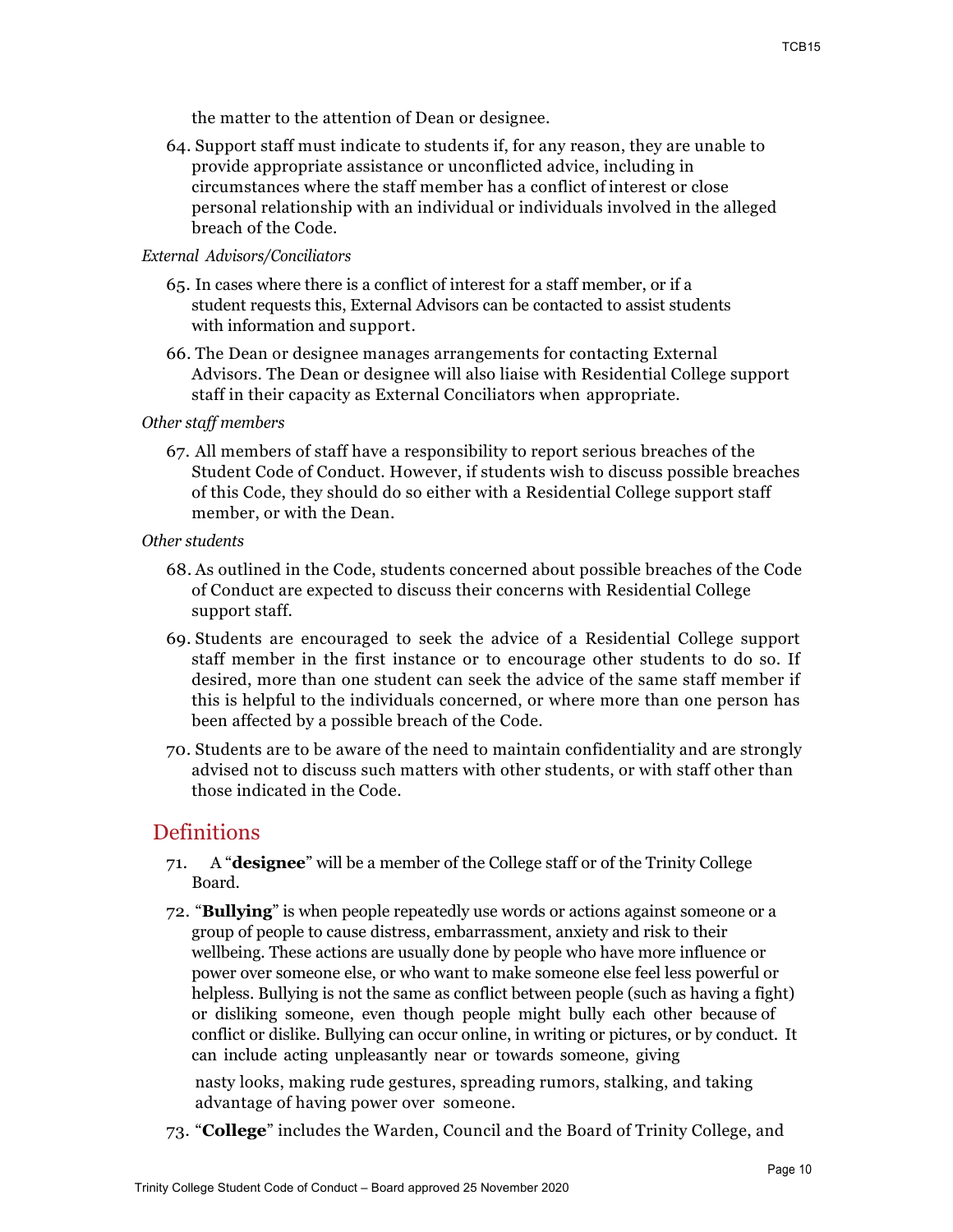includes each of them acting in a way authorised by the Trinity College Act 1979, the Constitution of Trinity College, or any other policies and procedures from time to time in place at Trinity College.

- 74. "**Complaint**" means a written complaint about a possible breach of the Code or a verbal complaint made to a designated officer of the College in the presence of another member of staff of the College. The College at its own initiative may commence a complaint process where it considers that the gravity of the allegations warrants such a step.
- 75. "**Complainant**" is the person making the allegation of a breach of the Code and is usually the person affected by the alleged breach. In instances where a third party is filing the complaint, they may be referred to as the "Reporter".
- 76. "**Discrimination**" means conduct that makes distinctions between people so as to disadvantage some and to advantage others, or treats some people less favourably than others in similar circumstances, on the basis or because of an attribute or status they possess (e.g. sex, gender, race, disability, age, physical characteristics, religious belief, sexual orientation, political opinion).
- 77. "**Harassment**" occurs when someone is made to feel intimidated, insulted or humiliated, in circumstances where it was reasonable to expect that the behavior complained of would have had that effect. Harassment involves behaviour that is unwelcome, often unsolicited and repeated, and usually unreciprocated. Sexual harassment is included in this definition and is one particularly serious form of harassment. It involves conduct (including the use of words and remarks) of a sexual nature.
- 78. "**Non-resident students**" means current students ofthe College who are notin residence, which can include students currently enrolled in the College's Non-Resident program, students currently enrolled in short courses and programs, or external members of the Choir, Trinity Tiger Tones, Candy Stripes or other groups with ties to the College.
- 79. "**Residential student**" means students who are in residence in the College.
- 80. **"Respondent"** is the person responding to an allegation that they have breached the Code.
- 81. "**Serious misconduct**" is conduct which could result in harm to self or others and can involve sexual assault, some forms of inappropriate touching, physical violence, blackmail, psychological abuse, victimisation, sexual or serious harassment, use or sale of illicitdrugs, an abuse of a position of power or responsibility within the College, repeated breaches of the Code of Conduct, dishonesty, fraud, the deliberate making of false allegations against another student or a staff member, serious verbal abuse or vilification. This is not a comprehensive or exhaustive list and definition of "serious misconduct" is at the discretion of the College.
- 82. **"Sexual Misconduct"** is a term that encompasses conduct or behaviour of a sexual nature that occurs when there is an absence of consent. It includes sexual harassment and sexual assault. It is sexual behaviour or conduct that makes the recipient feel uncomfortable, harassed, afraid, or unsafe.
- 83. "**Sexual assault**" occurs along a continuum of violent behaviour which includes: any uninvited sexual behaviour which makes the recipient feel uncomfortable, harassed or afraid; unwanted touching or remarks; sexual harassment; coerced